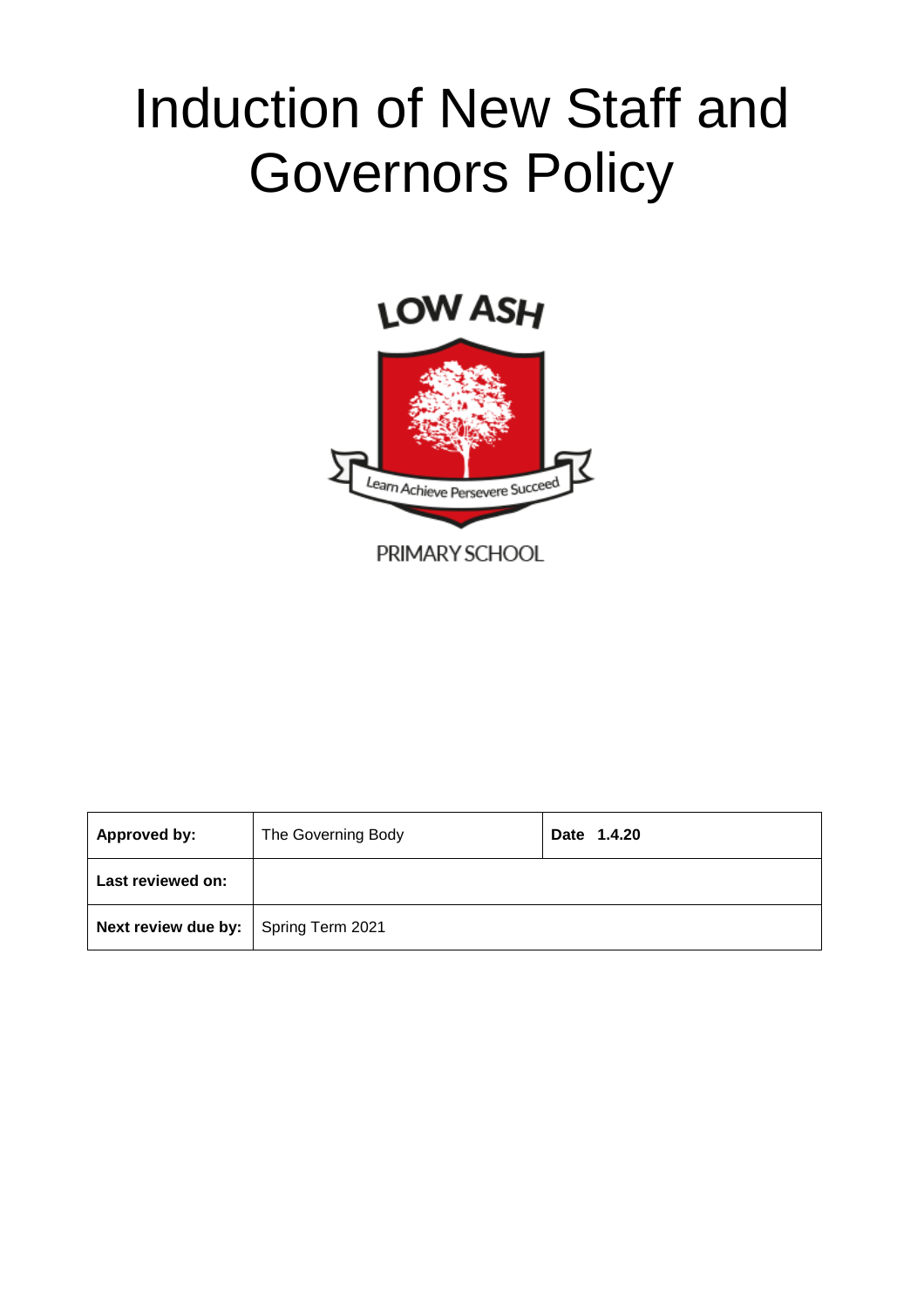#### **Contents:**

**[Statement of intent](#page-2-0)** 

- 1. [Legal framework](#page-2-1)
- 2. [Roles and responsibilities](#page-2-2)
- 3. [Teaching staff](#page-3-0)
- 4. [Newly qualified teachers \(NQTs\)](#page-3-1)
- 5. [Support staff](#page-4-0)
- 6. [Key considerations for all staff](#page-4-1)
- 7. [Health and safety](#page-5-0)
- 8. [Emergency evacuation](#page-6-0)
- 9. <u>[ICT](#page-6-1)</u>
- 10. [Induction of new governors](#page-6-2)
- 11. [Monitoring and review](#page-6-3)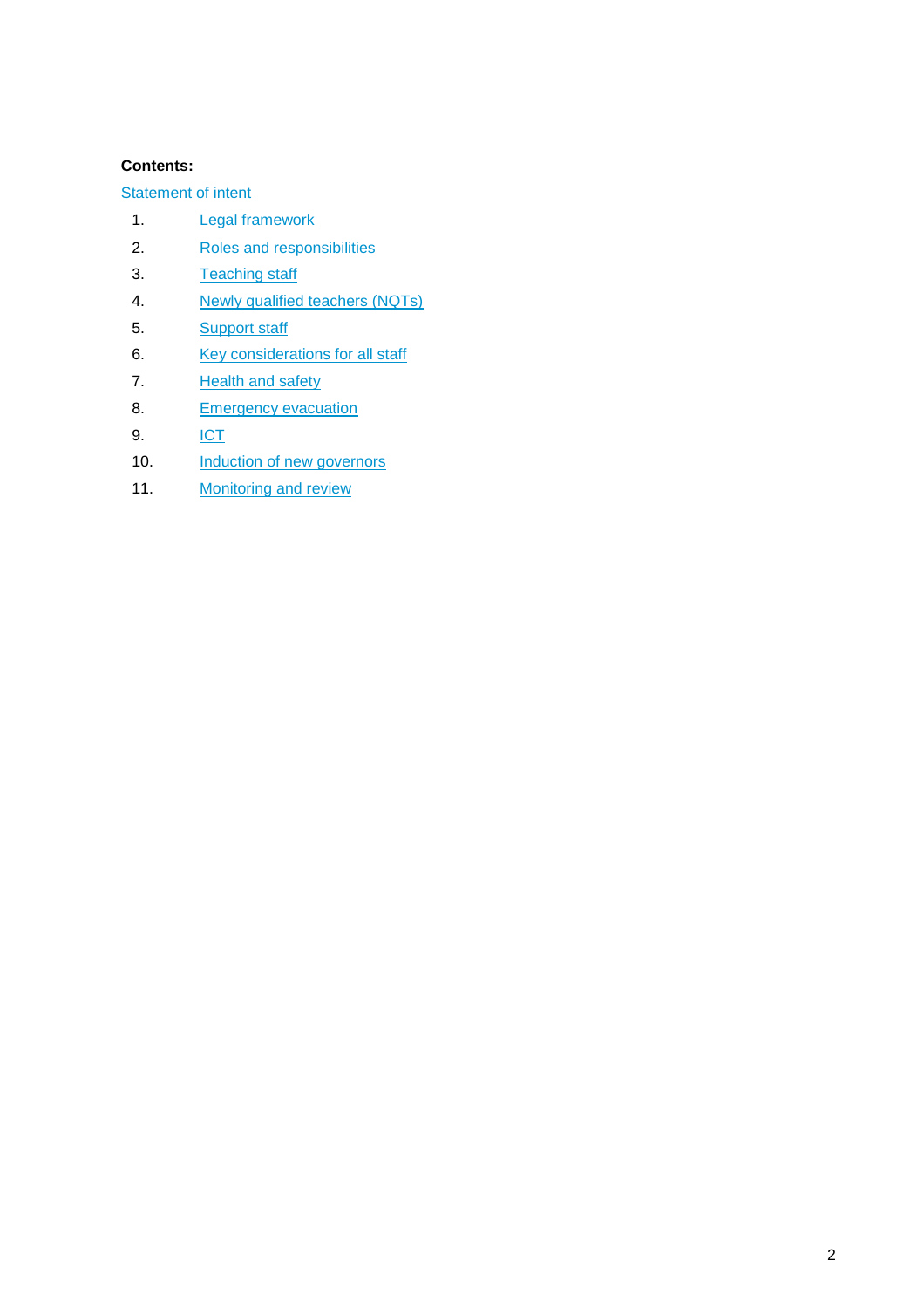# <span id="page-2-0"></span>**Statement of intent**

Once a new employee has been appointed, Low Ash Primary School believes it is essential that they follow an effective induction procedure. Consequently, all governors, teaching, support and temporary staff receive an induction training programme appropriate to the post being filled.

Through this policy, we aim to help new staff:

- settle into our school environment
- develop the skills and knowledge necessary to do their job
- understand how their role fits into the school community
- understand the ethos of the school
- understand the standards expected of them and what they are accountable for
- become effective as quickly as possible
- understand the responsibilities and duties required to safeguard the wellbeing of pupils
- by providing them with a comprehensive induction pack
- by giving them the opportunity to ask questions

## <span id="page-2-1"></span>**Legal framework**

- 1.1. This policy has due regard to legislation and statutory guidance including, but not limited to, the following:
	- DfE (2019) 'Keeping children safe in education'
- 1.2. This policy operates in conjunction with the following school policies:
	- Staff Attendance Management Policy
	- ICT Acceptable Use Policy
	- Health and Safety Policy
	- Emergency Plan
	- Equal Opportunities Policy
	- Anti-Bullying and Harassment Policy
	- Social Media Policy
	- Child Protection and Safeguarding Policies
	- Staff Code of Conduct
	- Behavioural Policy
- 1.3. All policies are available from the school office.

## <span id="page-2-2"></span>**Roles and responsibilities**

- 1.4. The Co-Headteachers are responsible for:
	- overseeing induction
	- the coordination of the induction programme for all categories of staff including newly qualified teachers (NQTs).

 ensuring that all inductions include the receipt of a copy of part one of 'Keeping children safe in education' and other Child Protection and Safeguarding Policies.

 Upon completion of the induction period, ensuring that an induction completion checklist is signed and dated by themselves and the new employee.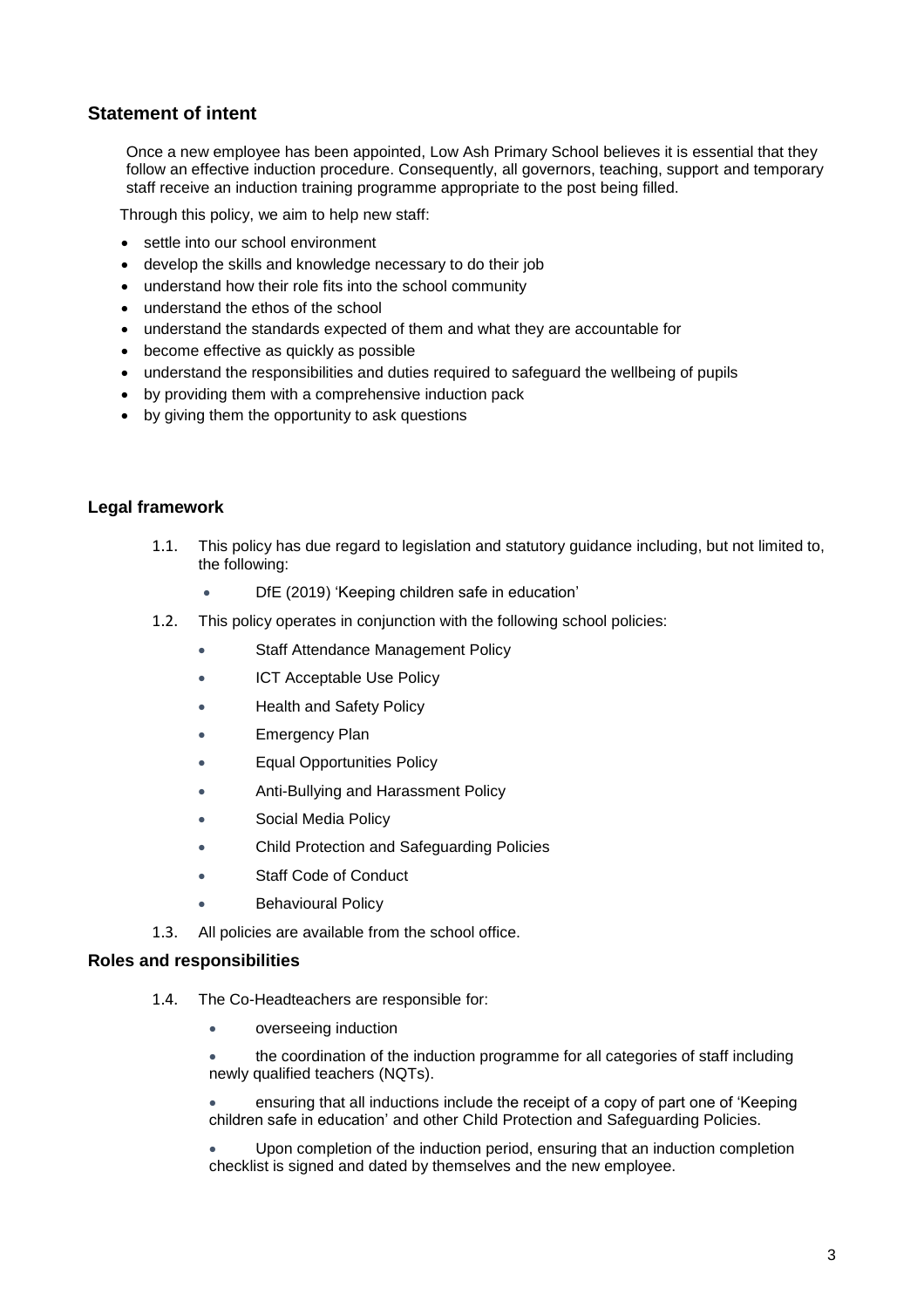1.5. The Deputy Head, School Business Manager, Designated Safeguarding Lead, Key Stage Leader and NQT mentor have various responsibilities, see Appendix A

# <span id="page-3-0"></span>**Teaching staff**

All teachers are offered an induction programme before taking up the appointment.

As soon as possible after their appointment, all teachers are briefed by their manager on issues relating to their appointment. This briefing includes detailed information relating to curriculum departmental policies, resources and procedures that relate to their team. See Appendix C

During a teacher's first year, an induction programme is organised that covers the following:

- performance management
- reports, report writing and parents'/carers' evenings
- organising educational visits
- the role of governors
- professional development
- target setting, monitoring and evaluation

#### <span id="page-3-1"></span>**Newly qualified teachers (NQTs)**

#### **Entitlement**

Before an NQT takes up an appointment, the following is made available:

- the opportunity to visit the school to meet the Co-Headteachers and other colleagues
- the school's prospectus and all policies and procedures
- the teaching timetable
- curricular documentation and textbooks relating to teaching subjects
- information about any school equipment and resources available
- an explanation of the SDP

Every NQT is allocated a mentor who is responsible for planning and facilitating the induction programme.

During the first year, the school provides:

- a formalised classroom observation schedule conducted by experienced colleagues
- observation of agreed lessons by a member of the SLT, Subject or Key Stage Leader
- effective written and informal feedback following the observation
- visits to other schools
- opportunities to meet and have discussions with other NQTs and recently qualified colleagues
- the opportunity to attend INSET days provided for NQTs

#### **Reports on progress**

NQTs are made aware of the criteria used for monitoring progress, in line with the induction standards defined by the DfE.

#### **The role of the mentor for NQTs**

NQTs mentors are members of the full leadership team, who are supported by the co-headteachers.

The mentor:

works in partnership with the NQT and uses the NQT's 'Career Entry Profile' (CEP),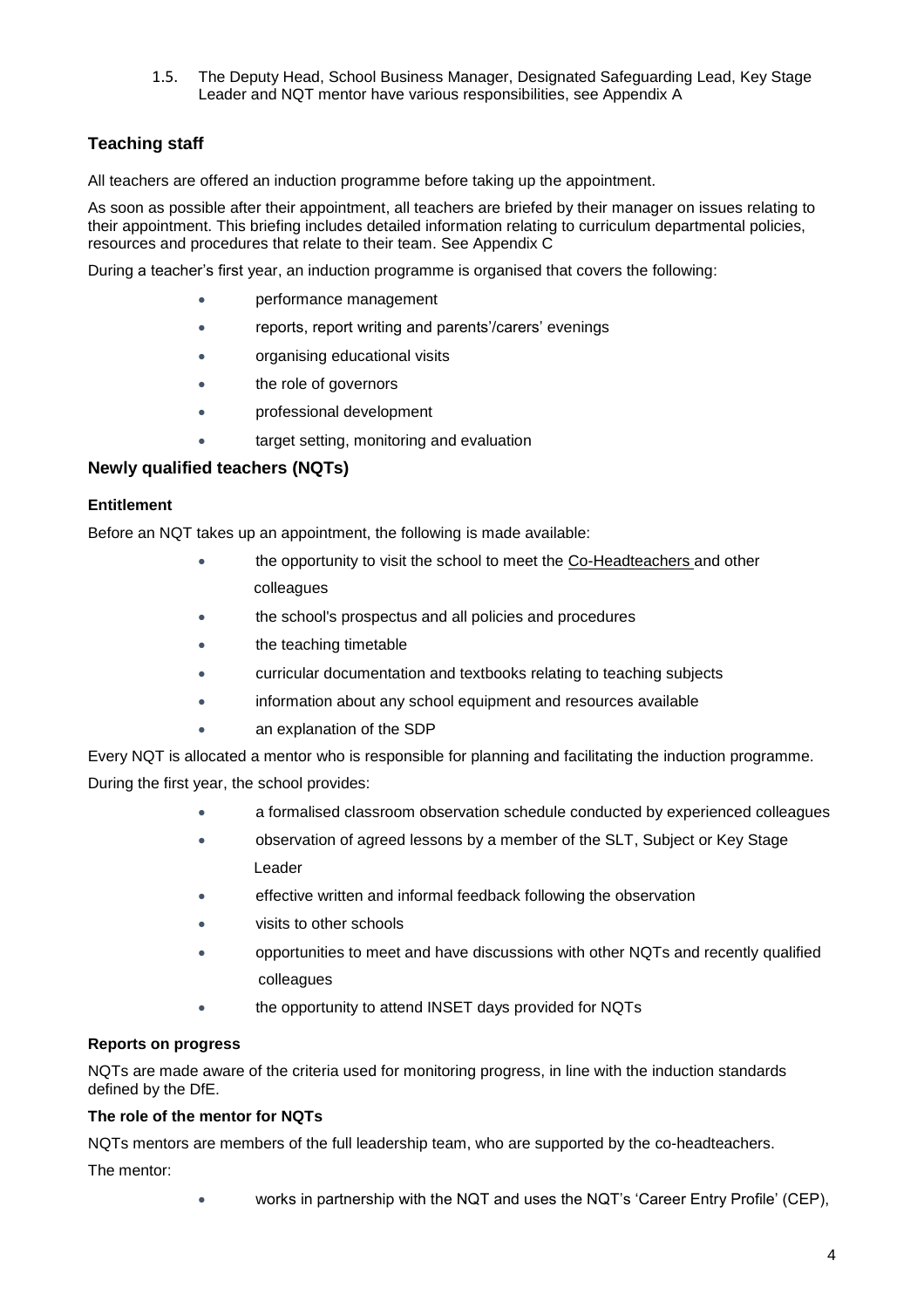- where appropriate, to identify targets, competencies and support for each term in the NQT's first year
- negotiates an action plan for the second year
- meets formally as regularly as possible to discuss lesson observations, professional development and matters arising from the working week
- meets informally when required to offer support and guidance

## <span id="page-4-0"></span>**Support staff**

Support staff are offered an induction programme applicable to their specific role.

As soon as possible after their appointment, all staff are briefed by their line manager on issues relating to their appointment. The briefing includes detailed information relating to departmental policies, resources and procedures that relate to the specific role. See Appendix C

The induction programme includes:

- a briefing by the line manager
- an introduction to relevant senior staff

 An induction on key HR and health and safety policies (e.g. health and safety, fire safety, staff leave of absence, equal opportunities at work, ICT acceptable use, social media, staff code of conduct, behaviour).

- child protection and safeguarding
- the identity and role of the DSL and any deputies
- roles and responsibilities
- a guide through the staff handbook
- line management procedures

 communication sources (e.g. email, meetings, the shared server, notice boards, the school calendar)

- CPD opportunities
- the performance management process

#### <span id="page-4-1"></span>**Key considerations for all staff**

#### **Hours of work**

Hours of work are specified in job descriptions.

#### **Lunch breaks**

If staff are entitled to a lunch break, this should be taken at a time agreed with their line manager.

#### **Staff handbook**

A comprehensive staff handbook is given to all staff on appointment.

#### **Sickness reporting**

On their first day of sickness absence, all staff are expected to:

 make every effort to contact the Deputy Headteacher via phone or no later than 1 hour prior to their start time

 on their fourth day of sickness absence, staff should contact the Co-Headteachers or appropriate manager to discuss the situation

- on the eighth day of sickness absence, staff should obtain a doctor's certificate and submit this to the Co-Headteachers or appropriate manager immediately
- if an employee repeatedly fails to report sickness appropriately, they will be subject to the school's disciplinary procedure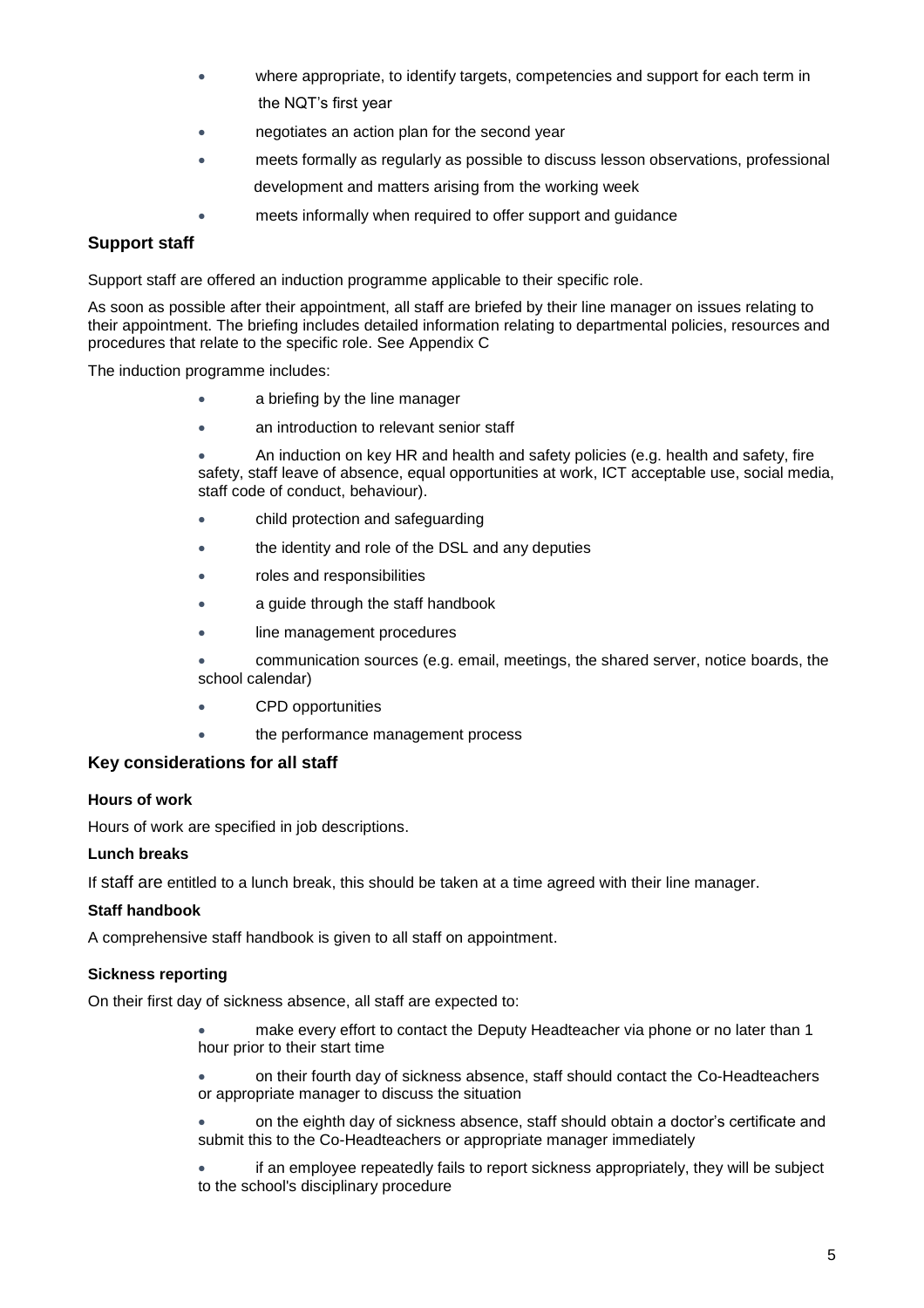if an employee considers the illness to have arisen from an accident at work, they must notify the Co-Headteachers or appropriate manager and complete the relevant form

 when an employee falls ill during the summer break, they must inform the appropriate contact to ensure that payroll is notified – this applies to staff on 52-week contracts only.

All staff returning from sickness absence will have a return to work meeting with the School Business Manager.

If the illness continues for an extended period of time, it is important that regular contact with the employee's line manager is established to keep them informed of progress – this will enable the school to support the employee's recovery and return.

In certain circumstances, where long-term absence is due to recovery from an operation, maternity leave or a serious illness, a phased return to work that is mutually beneficial to the employee and the school may be negotiated.

In the case of serious illness, a referral to Occupational Health may be necessary to help ascertain the details of the illness and the length of sickness absence involved. Full information is provided in the school's Staff Attendance Management Policy.

#### **Hospital, doctors and dental appointments**

Employees should arrange doctors, dentists and opticians visits to take place outside of normal working hours. However, when unavoidable, employees are allowed time off inside work time, subject to the agreement of the Deputy Headteacher. Requests are considered on an individual basis.

Hospital appointments that cannot be arranged outside normal working hours are considered authorised absence and time off is paid. Employees should be able to provide their manager with proof of their appointment (e.g. an appointment card or a copy of the appointment letter) when requesting time off to attend hospital.

#### **Time off for medical screening**

Paid time off is granted to employees for the purposes of necessary medical screening where an appointment cannot be made outside normal working hours.

#### **Leave for family or personal reasons**

Leave with or without pay may be approved for occasions when employees need time off for dependants for personal reasons, or to deal with an emergency. An emergency could be for any unexpected or sudden problems involving someone who depends upon another for help or care.

Personal leave may be granted for:

- circumstances where there has been a close family relation who has died, is ill, is injured or assaulted, or who gives birth
- specific caring responsibilities
- family emergencies
- other personal reasons.

The Deputy Head will determine whether the leave is granted with or without pay.

For further information on leaves of absence, refer to the Staff Leave of Absence Policy.

#### <span id="page-5-0"></span>**Health and safety**

The school is responsible for employees' health and safety at all times during their employed hours. However, it is every employee's responsibility to work with due care and attention for themselves, their colleagues, pupils and any visitors to the school, and to ensure that health and procedures are followed correctly.

If employees feel at any time that there is a health and safety issue within their team, they must contact their line manager immediately. If no action is taken, or if they are dissatisfied with the response, employees should refer the issue directly to a member of the SLT as soon as possible.

In the event of an employee having an accident/incident during work hours which requires medical assistance, they should seek the nearest first aider (list available from the school office). If the accident is serious and requires immediate medical attention, i.e. hospitalisation, they should contact the school office who will telephone for an ambulance.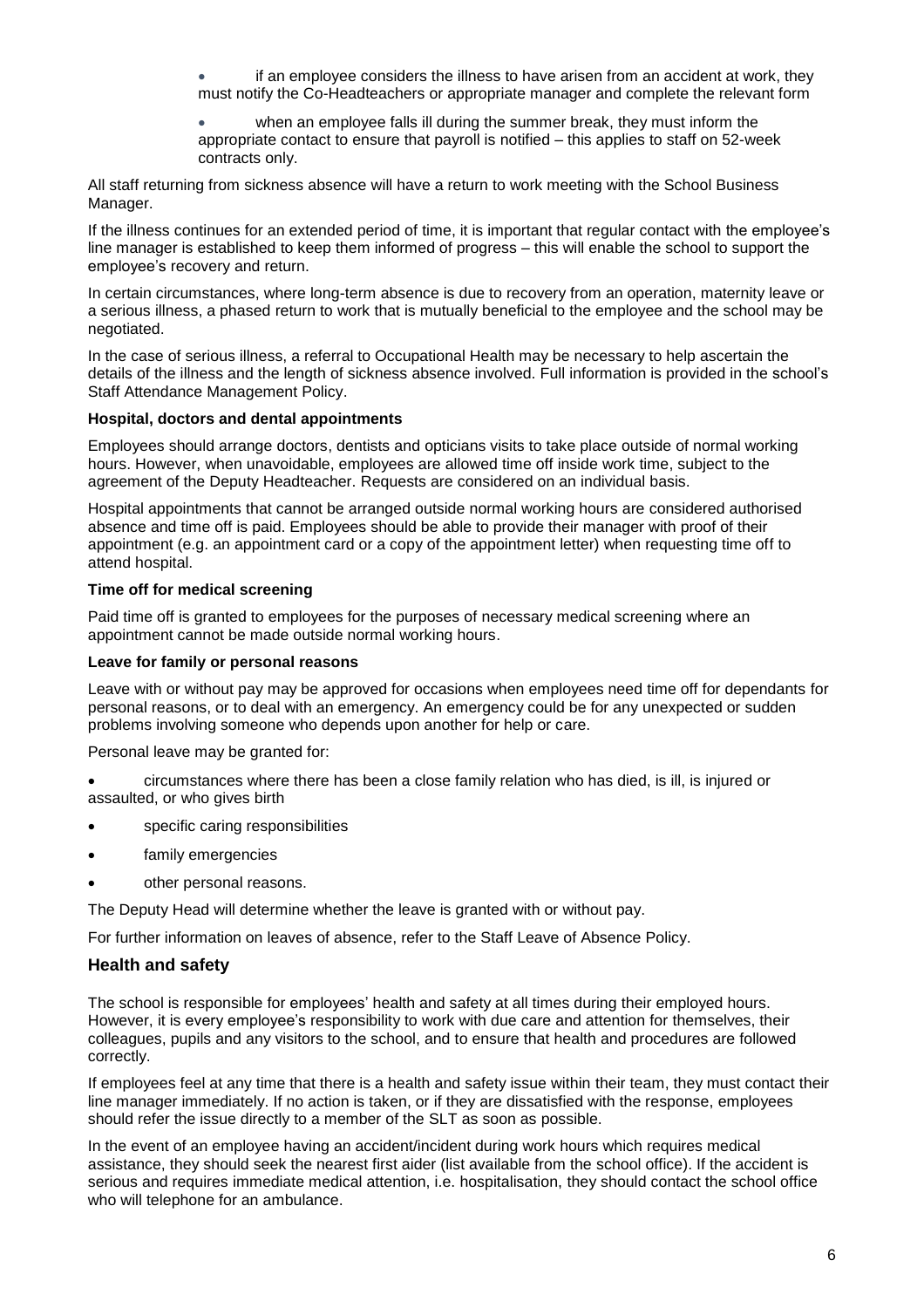In either event, first aid incident forms must be completed immediately or as soon as is practically possible in order to log such incidents. The school office will assist you with this paperwork.

All staff must ensure that they provide the school office with up-to-date information of their next of kin in case they need to be contacted in an emergency.

#### <span id="page-6-0"></span>**Emergency evacuation**

In the event of an emergency, such as a bomb alert or fire, staff should break the nearest fire point or notify the school office immediately and alert their colleagues. The fire alarm will then be sounded, and staff should immediately proceed to the nearest fire exit following the signs and notices in their work area. Staff should familiarise themselves with these procedures and the evacuation route from their work area.

As part of their job, staff may be allocated a role or emergency post to assist in these proceedings. Where an emergency post is allocated, staff should follow the instructions they have been given.

The emergency evacuation procedures are displayed in all rooms and will be fully explained by line managers.

#### <span id="page-6-1"></span>**ICT**

If an employee's duties involve using a computer, the Deputy Head will set up their workstation and allocate them a username and password.

All staff are required to ensure that they comply with the Data Protection Act 2018.

#### <span id="page-6-2"></span>**Induction of new governors**

An induction programme for new governors is in place and a handbook is available. See Appendix D.

The induction process includes:

- a visit to the school including a guided tour and visiting the staffroom
- a meeting with the link governor regarding training needs
- a meeting with the chair of governors to discuss terms of reference, etc.
- the organisation of their first meeting
- a skills interest assessment
- the school's child protection and safeguarding policies (and related appendices)
- child protection and safeguarding training
- receiving a copy of part one of 'Keeping children safe in education'.

#### <span id="page-6-3"></span>**Monitoring and review**

- 1.6. This policy will be reviewed by the Co-Headteachers and the governing body on an annual basis.
- 1.7. Any changes to this policy will be communicated to all staff and other interested parties.
- 1.8. The next scheduled review date for this policy is the summer term 2021.

Policy reviewed and adopted April 2020 Next Review Date: Summer Term 2021

| Signed by:                |       |
|---------------------------|-------|
| Co-Headteachers           | Date: |
| <b>Chair of Governors</b> | Date: |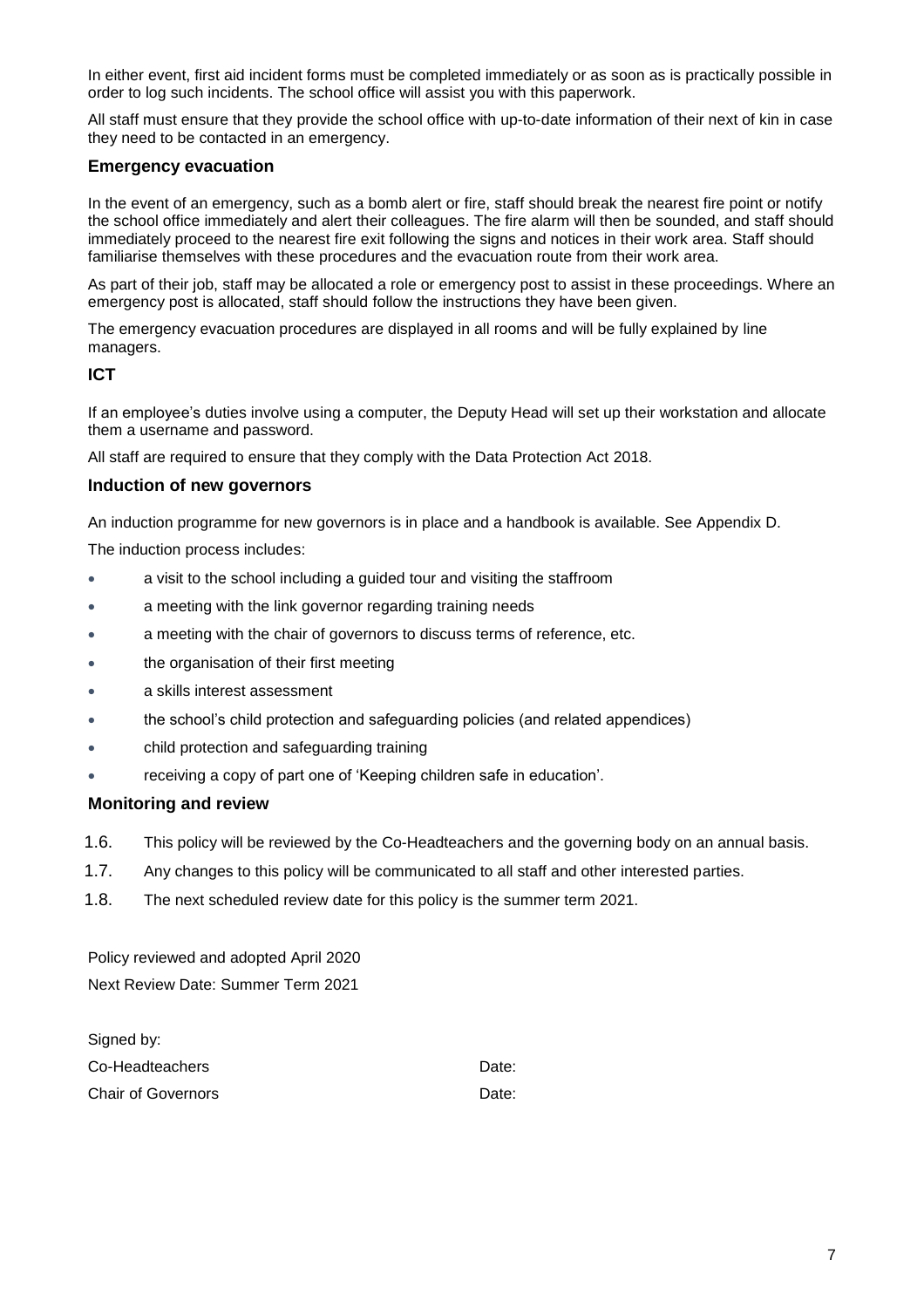| <b>INDUCTION CHECKLIST:</b>                                           |                                                                    |                                      |  |  |
|-----------------------------------------------------------------------|--------------------------------------------------------------------|--------------------------------------|--|--|
| Please tick when completed, see your line manager for anything is not |                                                                    |                                      |  |  |
| completed or planned by week 2.                                       |                                                                    |                                      |  |  |
|                                                                       | Name:                                                              |                                      |  |  |
|                                                                       | Line Manager:                                                      |                                      |  |  |
|                                                                       | Mentor/Coach:                                                      |                                      |  |  |
|                                                                       | <b>Introduction</b>                                                | <b>Dan Hurst</b>                     |  |  |
| □                                                                     | Introduced to Co-Headteachers                                      |                                      |  |  |
| □                                                                     | <b>Meet Senior Team</b>                                            |                                      |  |  |
| □                                                                     | Tour of School                                                     |                                      |  |  |
| □                                                                     | Tour of facilities                                                 |                                      |  |  |
| П                                                                     | Know your line manager & where to find them                        |                                      |  |  |
| П                                                                     | Know your mentor/coach & where to find them                        |                                      |  |  |
| □                                                                     | Induction documents provided (inc Policies)                        |                                      |  |  |
| $\bullet$                                                             | <b>Documentation</b>                                               | <b>Sharon Giedrojt</b>               |  |  |
| □                                                                     | DBS checked & recorded                                             |                                      |  |  |
| П                                                                     | Contract received                                                  |                                      |  |  |
| $\bullet$                                                             | <b>Health &amp; Safety</b>                                         | <b>Sharon Giedrojt</b>               |  |  |
| □                                                                     | Know procedure for fire drill/emergency procedures                 |                                      |  |  |
| □                                                                     | Know signing in/out procedures                                     |                                      |  |  |
| □                                                                     | Know procedure for staff absence                                   |                                      |  |  |
| П                                                                     | Know First Aid procedure                                           |                                      |  |  |
| П                                                                     | <b>GDPR</b>                                                        |                                      |  |  |
| □                                                                     | Issued with staff ID badge and access card to the building         |                                      |  |  |
| □                                                                     | Access to staff pigeon hole                                        |                                      |  |  |
|                                                                       | <b>Safeguarding and PDFL</b>                                       |                                      |  |  |
|                                                                       |                                                                    | Janina Grimshaw                      |  |  |
| □                                                                     | Know Child Protection procedures                                   |                                      |  |  |
| □                                                                     | Know Safeguarding expectations for staff                           |                                      |  |  |
| $\bullet$                                                             | IT                                                                 | <b>Dan Hurst</b>                     |  |  |
| $\Box$                                                                | Issued with school network user name and password                  |                                      |  |  |
| □                                                                     | Received access to email                                           |                                      |  |  |
| □                                                                     | Issued with SIMs user name and password                            |                                      |  |  |
| $\Box$                                                                | Recording pupil absence (staff working in classrooms only)         |                                      |  |  |
| $\bullet$                                                             | <b>Teaching &amp; Learning</b>                                     | <b>Mentor (NQT)/Key Stage Leader</b> |  |  |
| □                                                                     | Know location of key electronic resources/planning (shared drives) |                                      |  |  |
| □                                                                     | Where to find key information/notices                              |                                      |  |  |
| $\bullet$                                                             | <b>Assessment</b>                                                  | Dan Hurst                            |  |  |
| $\Box$                                                                | <b>Target setting</b>                                              |                                      |  |  |
| $\Box$                                                                | Termly assessments and teacher assessment grades                   |                                      |  |  |
| □                                                                     | <b>Report writing</b>                                              |                                      |  |  |
| П                                                                     | Feedback (including marking)                                       |                                      |  |  |
| $\bullet$                                                             | <b>CPD</b>                                                         | <b>SLT</b>                           |  |  |
| □                                                                     | Date for IWB/visualiser training (DH)                              |                                      |  |  |
| □                                                                     | Date for Child Protection training (JG)                            |                                      |  |  |
| $\Box$                                                                | Date for CPOMS traing (DH)                                         |                                      |  |  |
| $\Box$                                                                | Date for SEN register training (JG)                                |                                      |  |  |
| $\Box$                                                                | Date for SIMs training (DH)                                        |                                      |  |  |
| □                                                                     | INSET calendar signposted (DH)                                     |                                      |  |  |
| П                                                                     | Opportunity to observe best practice is planned (DH)               |                                      |  |  |
|                                                                       | Signed:<br><b>Deputy Head</b>                                      | Dated:                               |  |  |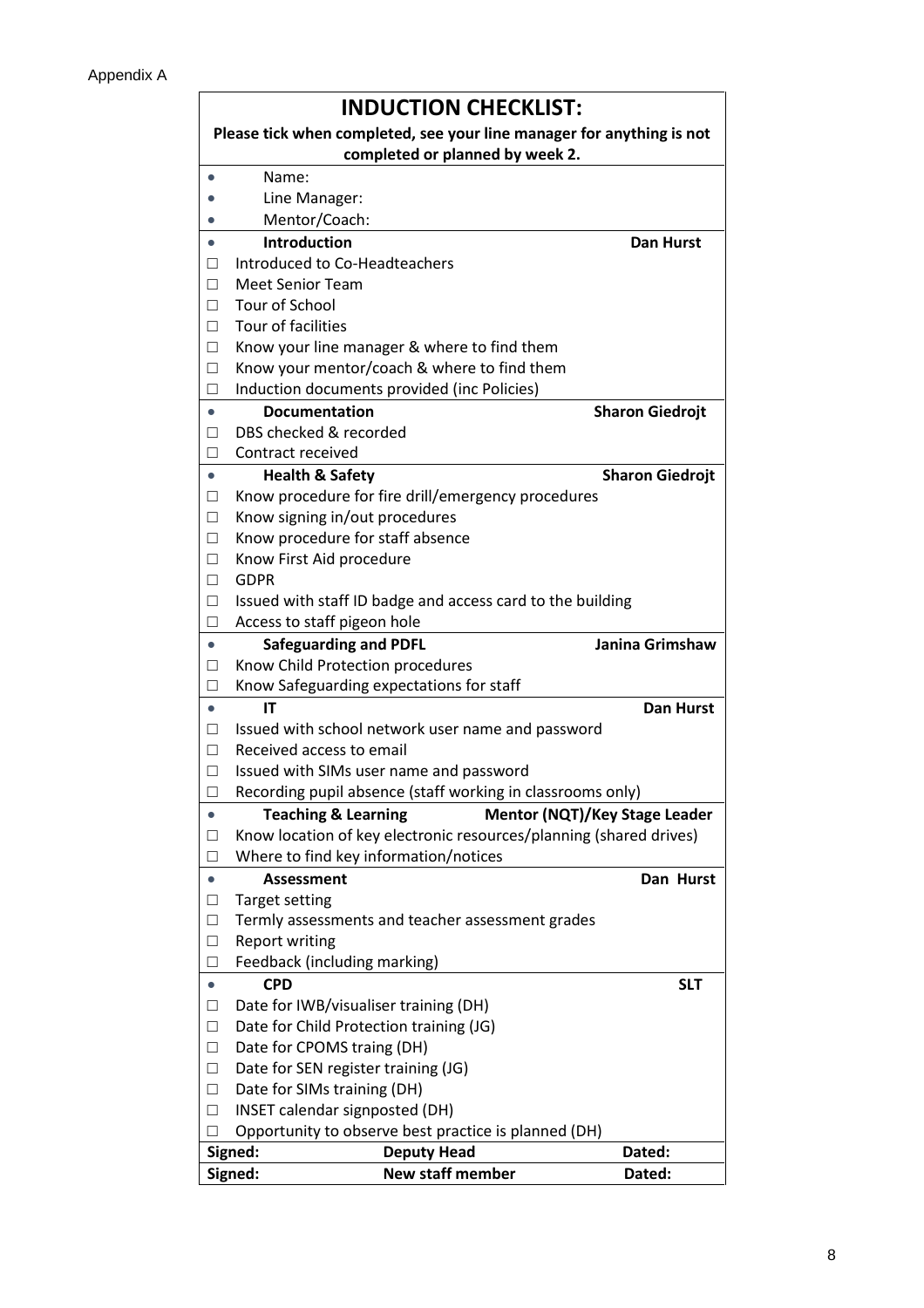| Documents required for colleagues who are new to Low Ash Primary School                                     |                                                                                                  |                                                                                                           |                                                   |                                                                     |
|-------------------------------------------------------------------------------------------------------------|--------------------------------------------------------------------------------------------------|-----------------------------------------------------------------------------------------------------------|---------------------------------------------------|---------------------------------------------------------------------|
|                                                                                                             | <b>Guidance for</b><br><b>Safe Working</b><br><b>Practice May</b><br>2019 changes<br>highlighted | <b>Induction Checklist-</b><br>staff document<br>*** (also refers to the following<br>policies/documents) | <b>Safeguarding Visitors'</b><br>Leaflet 27.09.19 | Volunteers,<br><b>Student and</b><br><b>Work Experience Booklet</b> |
| <b>Teacher</b><br><b>Teaching Assistant</b><br><b>HLTA</b><br><b>Nursery Nurse</b><br>& Long term<br>supply | $\checkmark$                                                                                     | $\checkmark$                                                                                              | $\checkmark$                                      |                                                                     |
| <b>Office Team</b>                                                                                          | $\checkmark$                                                                                     | $\checkmark$                                                                                              | $\checkmark$                                      |                                                                     |
| <b>Cleaners</b><br>Lunchtime<br><b>Supervisors</b>                                                          | $\checkmark$                                                                                     | $\checkmark$                                                                                              | ✓                                                 |                                                                     |
| <b>Student</b><br><b>Teachers/Student</b><br><b>Teaching</b><br><b>Assistants</b>                           | $\checkmark$                                                                                     | ✓                                                                                                         | ✓                                                 |                                                                     |
| <b>Kitchen Staff</b>                                                                                        |                                                                                                  |                                                                                                           | $\checkmark$                                      |                                                                     |
| U18 Students -<br>work experience                                                                           |                                                                                                  |                                                                                                           | ✓                                                 | $\checkmark$                                                        |
| <b>Supply</b>                                                                                               |                                                                                                  |                                                                                                           | ✓                                                 |                                                                     |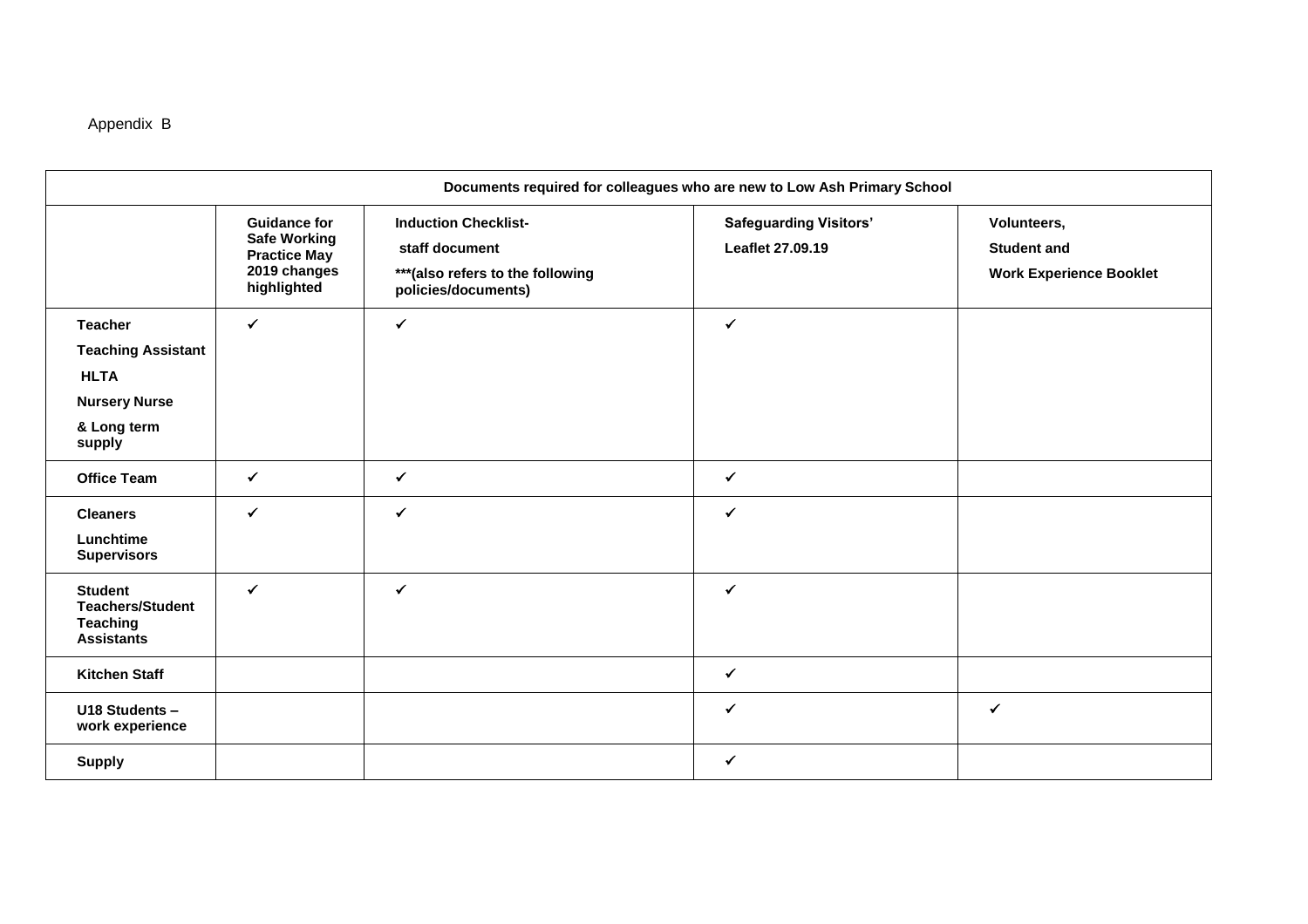**\*\*\***

- **'**Keeping children safe in education' Part 1 Safeguarding information for all staff section and Appendix A and C
- 'Working Together to Safeguard Children'
- Child Protection and Safeguarding Policies
- (including: Missing child, Child absconding or missing from educational visit, Child absconding from school, Child missing from school, Educational Visits policy and Whistleblowing policy)
- Acceptable use policy
- Use of social media
- Online Safety policy
- School Behaviour & Anti-Bullying Statement
- Staff Code of Conduct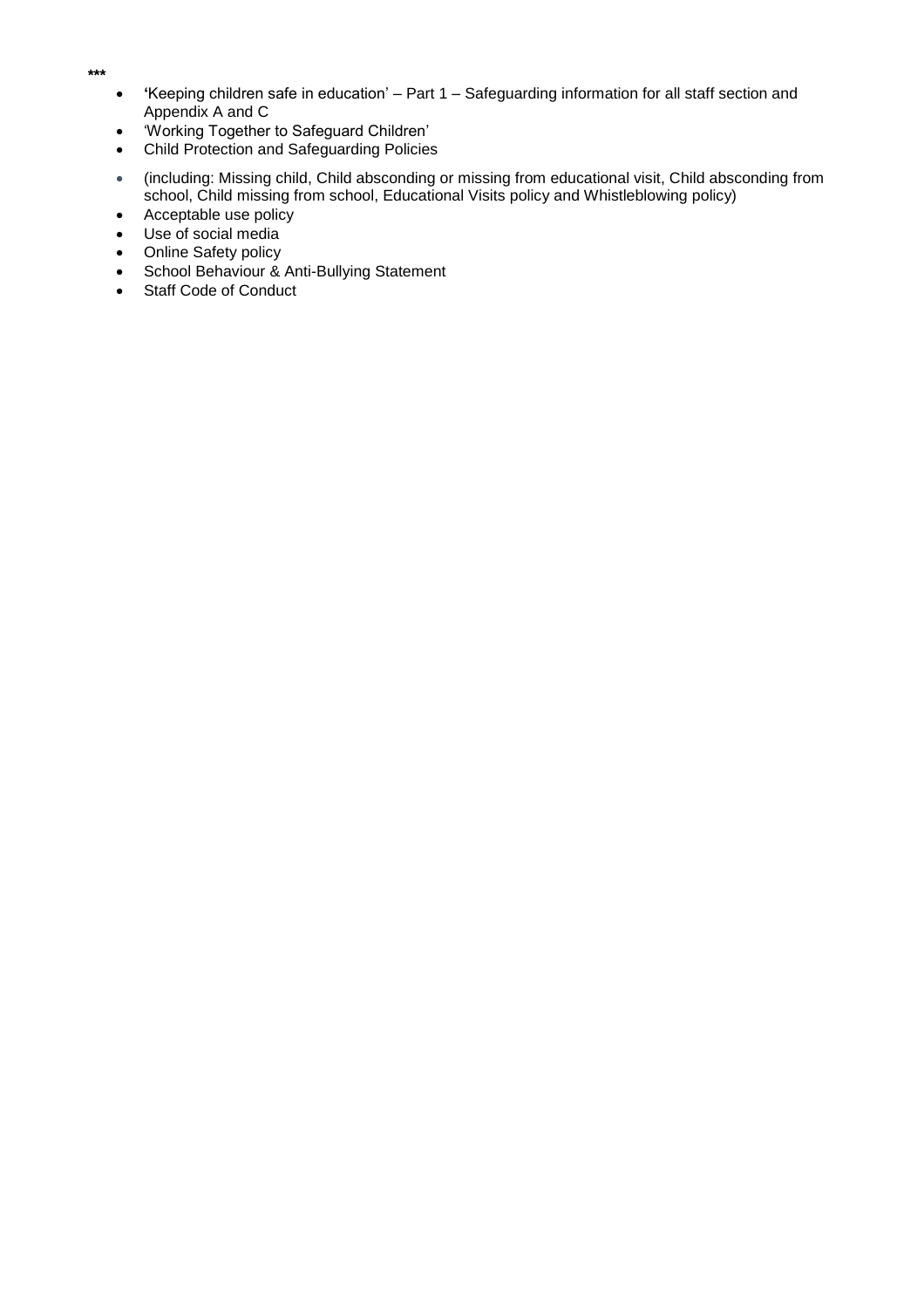Appendix C

#### **LOW ASH PRIMARY SCHOOL**

**Safeguarding Induction checklist for new staff** 

**Name: \_\_\_\_\_\_\_\_\_\_\_\_\_\_\_\_\_\_\_\_\_\_\_\_\_\_\_\_\_\_\_\_** 

**Job role: \_\_\_\_\_\_\_\_\_\_\_\_\_\_\_\_\_\_\_\_\_\_\_\_\_\_\_\_\_\_\_\_ Date: \_\_\_\_\_\_\_\_\_\_\_\_\_\_\_\_\_\_\_\_\_\_\_\_\_\_\_\_\_\_\_\_**

**Member of staff has been given - Date:** 

**• 'Keeping children safe in education' – Part 1 – Safeguarding information for all staff section and Appendix A and C**

- **• Working Together to Safeguard Children'**
- **• Child Protection and Safeguarding Policies**

**(including: Missing child, Child absconding or missing from educational visit, Child absconding from school, Child missing from school, Educational Visits policy and Whistleblowing policy)**

- **• Acceptable use policy**
- **• Use of social media**
- **• Online Safety policy**
- **• School Behaviour & Anti-Bullying Statement**
- **• Staff Code of Conduct**

**Member of staff read the above Date: \_\_\_\_\_\_** 

**Member of staff has received training in:**

**•** Child Protection Date completed: \_\_\_\_\_

**Member of staff has been informed about:-**

**• Child Protection concerns for pupils within class (if applicable)**

**Policies available on the website-**

- **• Confidentiality Protocol**
- **• Health & Safety**
- **• Induction Policy for Staff, Governors and Volunteers**

**Procedures for:-**

- **• Fire Alarm Procedures**
- **• Signing in Procedure**
- **• Health & Safety**
- **• Registering children (SIMs) (if applicable)**
- **• Logging concerns on CPOMS (if applicable)**
- **• Using encrypted memory sticks (if applicable)**
- **• Using bit lockers (if applicable)**

**I am confirming that I have received the above documents/information and have read these documents. (I will contact school if I have any questions/queries after reading these documents). I also confirm that I understand the procedures explained in this induction.** 

**Signed: \_\_\_\_\_\_\_\_\_\_\_\_\_\_\_\_\_\_\_\_\_\_ Date: \_\_\_\_\_\_\_\_**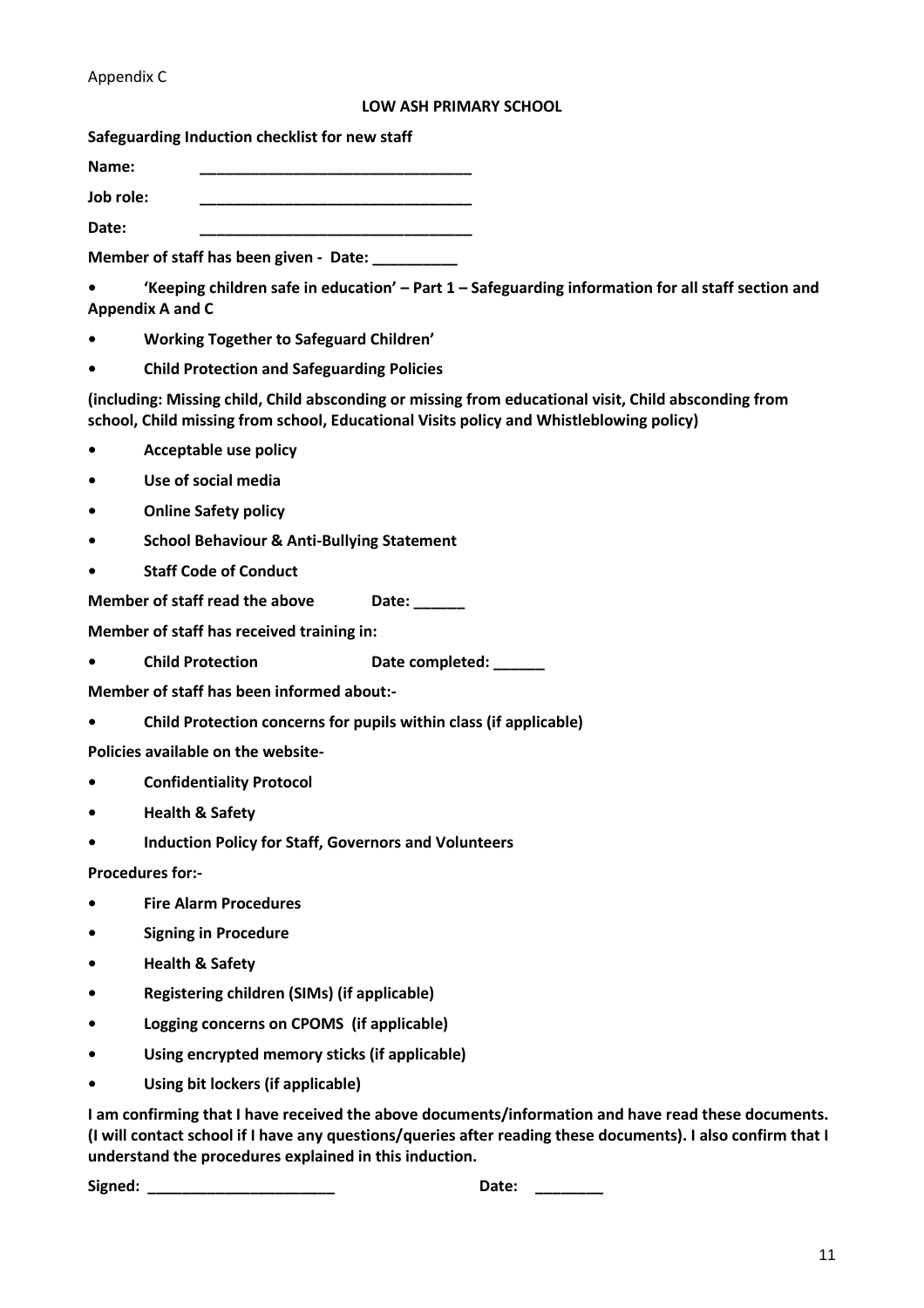#### **Low Ash Primary School**

#### **New governor induction checklist**

In order to be fully-prepared for their duties, new governors must ensure all the necessary procedures are followed during their induction. It is good practice for schools to have a governor induction procedure, which provides all the essential information from the school, or academy, as well as gathers information on the governors themselves.

The first two tables need to be completed to ensure that the governing board is fully aware of the skills and knowledge of the new governor. In this way, potential areas for training and improvement can be identified.

Following these, the checklist will be completed as the induction process progresses. Before undertaking duties, new governors will ensure that they are clear with all areas detailed below.

#### **Skills and knowledge audit**

Please tick as appropriate:

| <b>Skills</b>                   | High level of<br>experience | Adequate level of<br>experience | <b>Basic level of</b><br>experience | No experience |
|---------------------------------|-----------------------------|---------------------------------|-------------------------------------|---------------|
| <b>HR</b>                       |                             |                                 |                                     |               |
| <b>Financial</b><br>management  |                             |                                 |                                     |               |
| <b>Facilities</b><br>management |                             |                                 |                                     |               |
| <b>Curriculum</b>               |                             |                                 |                                     |               |
| <b>SEND</b>                     |                             |                                 |                                     |               |
| <b>Data</b><br>management       |                             |                                 |                                     |               |
| Children's<br>services          |                             |                                 |                                     |               |
| Law                             |                             |                                 |                                     |               |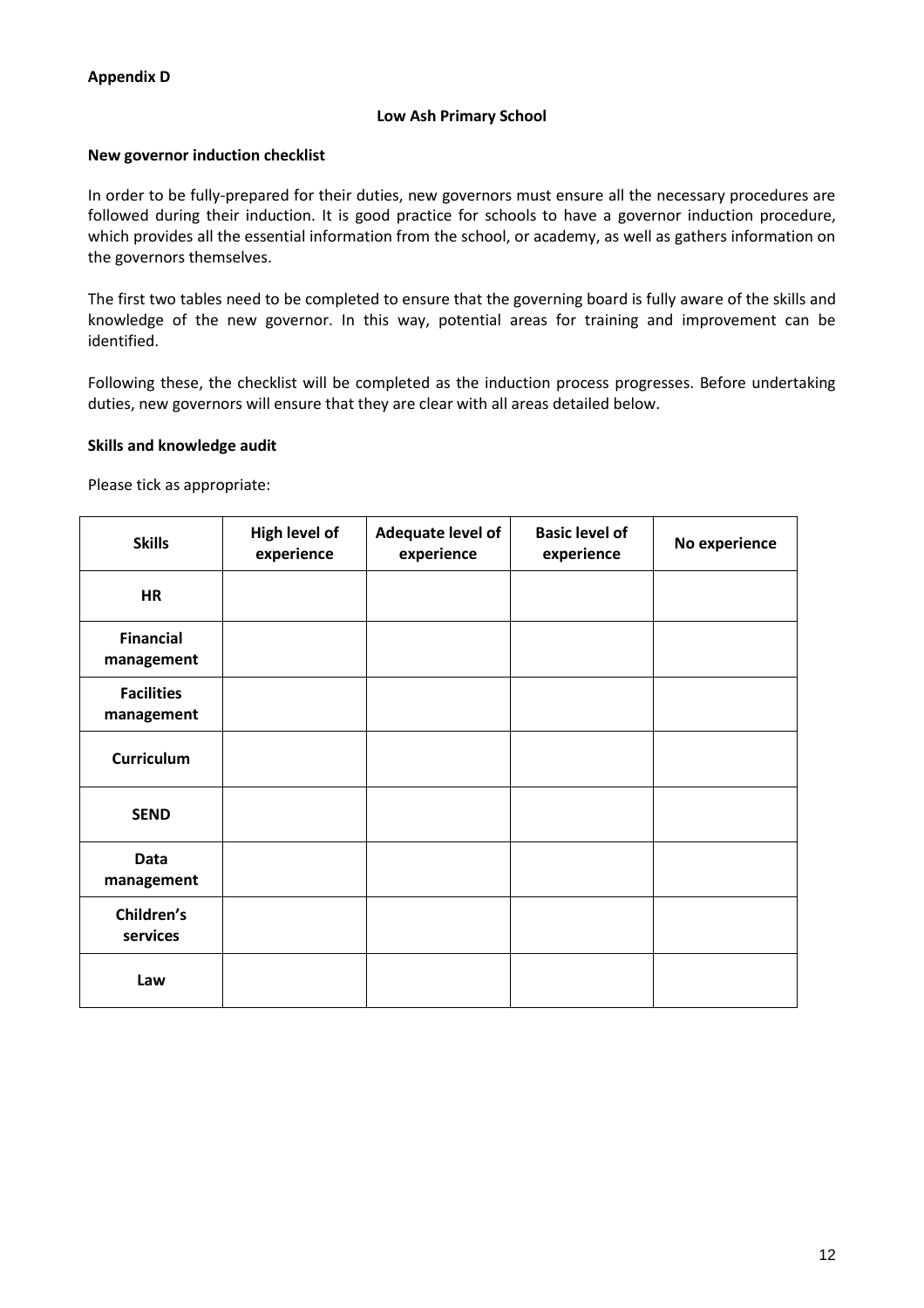| Governor<br>responsibilities                                 | <b>Extensive</b><br>knowledge | Adequate<br>knowledge | <b>Basic level of</b><br>knowledge | No knowledge |
|--------------------------------------------------------------|-------------------------------|-----------------------|------------------------------------|--------------|
| <b>Roles and</b><br>responsibilities of a<br>governing board |                               |                       |                                    |              |
| <b>Curriculum</b>                                            |                               |                       |                                    |              |
| <b>SEND</b>                                                  |                               |                       |                                    |              |
| <b>Financial management</b>                                  |                               |                       |                                    |              |
| Data management                                              |                               |                       |                                    |              |
| <b>Health and safety</b>                                     |                               |                       |                                    |              |
| Safeguarding                                                 |                               |                       |                                    |              |
| <b>Pupil discipline</b>                                      |                               |                       |                                    |              |
| <b>School performance</b><br>management                      |                               |                       |                                    |              |
| <b>HR</b> in schools                                         |                               |                       |                                    |              |
| <b>School improvement</b><br>planning                        |                               |                       |                                    |              |
| <b>Accountability</b>                                        |                               |                       |                                    |              |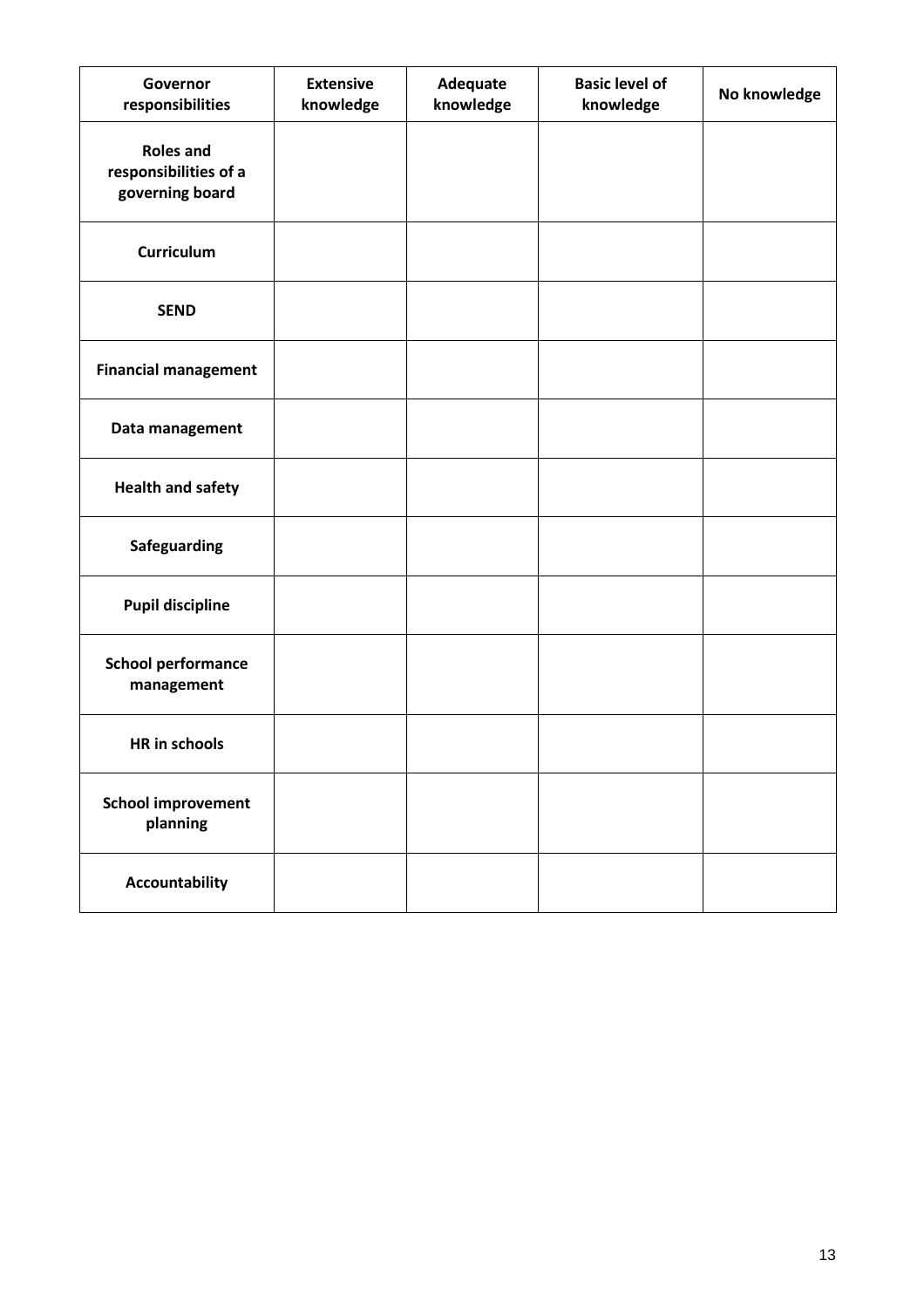| <b>Action</b>                                                                                                          | Completed<br>(Please tick) |  |  |
|------------------------------------------------------------------------------------------------------------------------|----------------------------|--|--|
| Preparation                                                                                                            |                            |  |  |
| Invited by the Co-Headteacher to visit the school                                                                      |                            |  |  |
| Welcomed to the governing body by the chair                                                                            |                            |  |  |
| Toured the school and met pupils and staff                                                                             |                            |  |  |
| Received an informal briefing on the school from the Co-Headteacher, including the<br>current issues facing the school |                            |  |  |
| Assigned a governor mentor                                                                                             |                            |  |  |
| Viewed the school's website                                                                                            |                            |  |  |
| Received the dates of upcoming governors' meetings                                                                     |                            |  |  |
| Received the relevant documentation (electronically)                                                                   |                            |  |  |
| Keeping Children Safe in Education                                                                                     |                            |  |  |
| The Child Protection and Safeguarding Policy                                                                           |                            |  |  |
| The Behaviour Policy                                                                                                   |                            |  |  |
| The Governance Handbook                                                                                                |                            |  |  |
| The school's guidelines for governors, including the code of conduct                                                   |                            |  |  |
| The school's prospectus                                                                                                |                            |  |  |
| Details and terms of reference for the governing board                                                                 |                            |  |  |
| Contact details for all the other governors                                                                            |                            |  |  |
| Contact details for the school                                                                                         |                            |  |  |
| Calendar of the school's events                                                                                        |                            |  |  |
| The school's newsletters                                                                                               |                            |  |  |
| The School Development Plan                                                                                            |                            |  |  |
| The latest Ofsted report and action plan                                                                               |                            |  |  |
| Details of any relevant training opportunities                                                                         |                            |  |  |
| Details of the school's budget                                                                                         |                            |  |  |